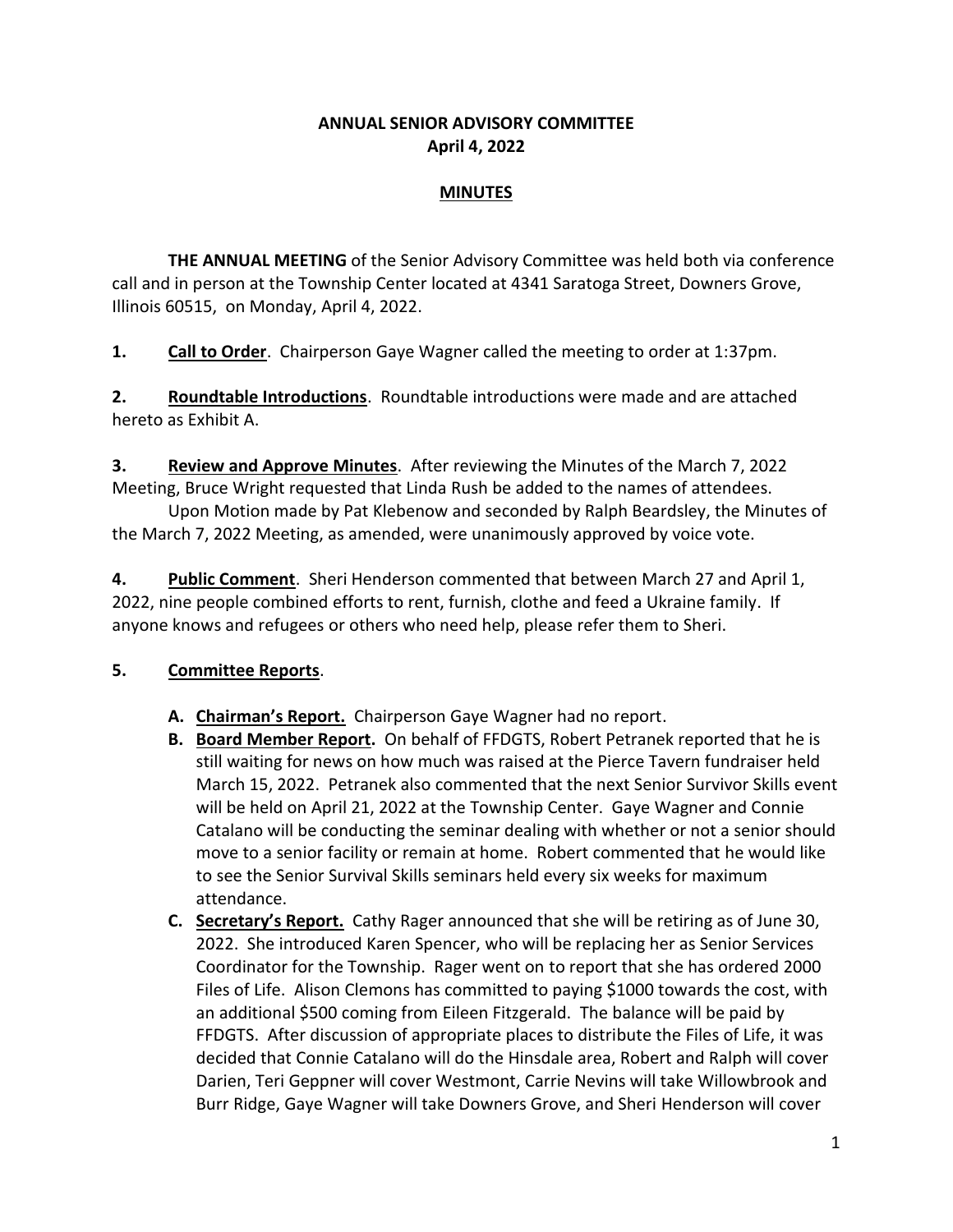Clarendon Hills. Primarily, it was decided that the Files of Life will be available at local Village Halls, and Fire and Police Departments.

**D. Township Officials Report.** Paul Coultrap thanked Cathy Rager for her service to both to the Township and the SAC and welcomed Karen Spencer to her new position. Paul went on to remind everyone that Senator John Curran will be sponsoring the Secretary of State mobile unit at the Township Center on Tuesday, April 5, 2022.

## **6. Agency Updates**.

## **A. First Responders.**

(i) Troy Agema from DuPage County Sheriff's Department reported that scams are back, in person, telephonically and online. Additionally, reports of catalytic converter thefts as well as gas tank siphoning are also up. He warned all to be aware of their surroundings.

(ii) Lynne Dralle from Westmont Fire Department was absent.

**B. DuPage County Senior Services.** Julie Larson did not have a report.

# **C. Park Districts.**

- (i) Alice Krampits from Westmont Park District was absent.
- (ii) Sheri Henderson from Burr Ridge Park District did not have a report.
- (iii) Jillian Spizzirri of The Community House reported that TCH has many activities scheduled and is experiencing an attendance increase. Spizzirri added that the TCH brochures have been mailed.
- **D. AARP.** George Goodwin was absent.

**7. SAC Candidate Vote.** Upon Motion made by Ralph Beardsley, and seconded by Pat Klebenow, the following persons are hereby appointed to the Senior Advisory Committee: Lisa Rasin, Linda Rush, Susan Sinderson and Bruce Wright. The appointments were unanimously approved by voice vote.

# **8. Community Partner and Guest Updates.**

**A. Aspired Living.** Teri Geppner began with an announcement that Aspired Living will be at a Westmont Chamber of Commerce-sponsored Expo on May 6, from 8:30am to 12:30pm. She will send a copy of the flyer to Cathy for distribution to all SAC members. Geppner continued to report that the tour of the local senior living facilities was a great success. Carrie Nevins suggested that the tour frequency be increased to two or three times per year.

**B. Senior Living Experts.** Kerry Quirin reiterated her message that seniors and their families should not "wait for the crisis" of senior care. She also mentioned that her next tour, on May 6, is already full.

**C. Comeback Carrot.** Yvonne Williams, a color consultant and new SAC guest, gave a brief summary of her background and asked that she be able to make a formal presentation at a future SAC meeting.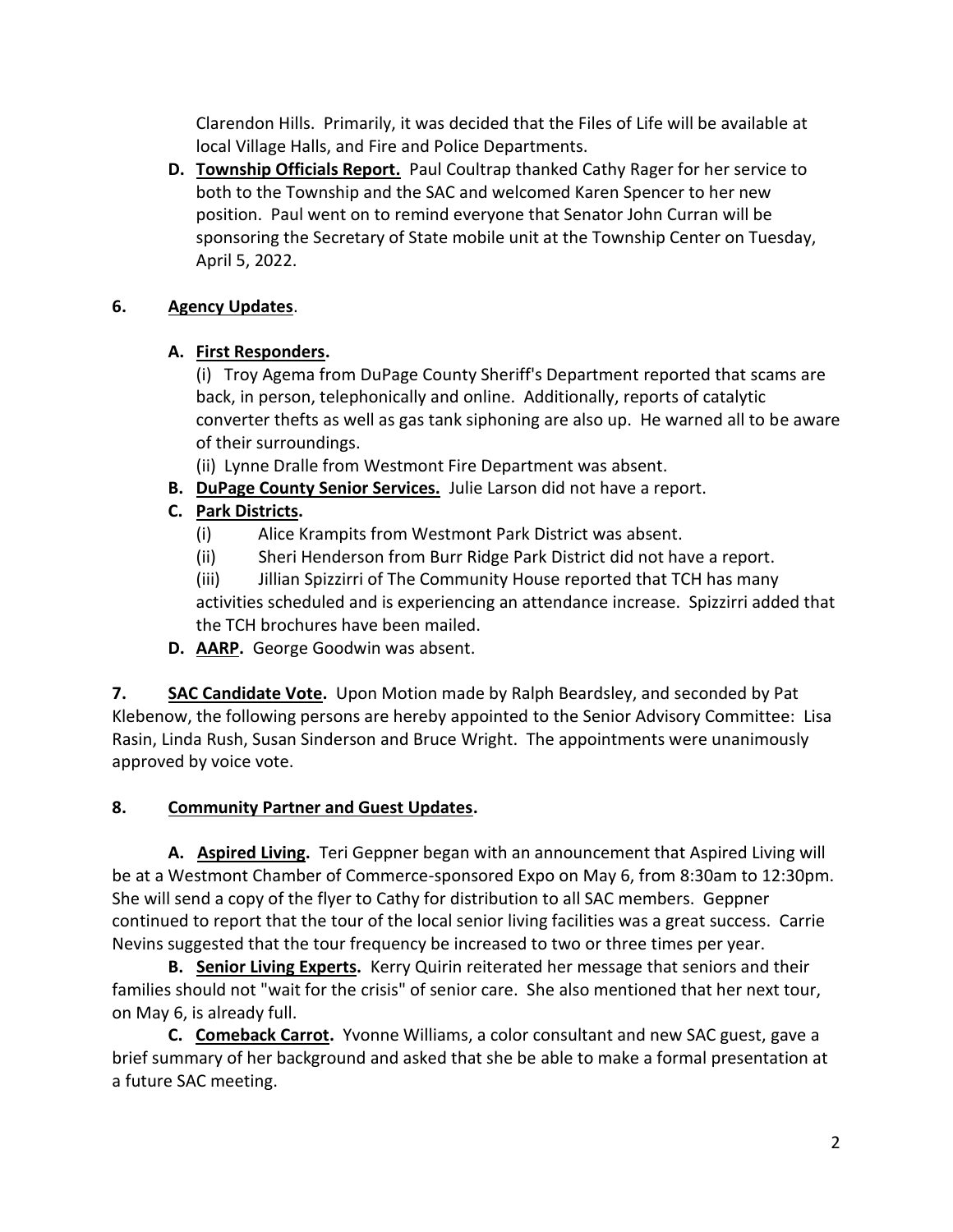**D.** Lisa Rasin and Bruce Wright introduced themselves and gave brief summaries of their backgrounds. They are both looking forward to working with the SAC.

**9. New Business.** There was no new business.

**10. Adjournment**. Gaye Wagner announced that the May 2, 2022 meeting will be held at Gloria Dei Church because new member Susan Sinderson would like the SAC to see the Community Adult Day Care space. It will be at the same time of 1:30pm to 3:00pm. Upon a Motion made by Pat Klebenow and seconded by Robert Petranek, the meeting was adjourned at 3:04pm.

Respectfully Submitted,

\_\_\_\_\_\_\_\_\_\_\_\_\_\_\_\_\_\_\_\_\_\_\_\_\_\_\_\_\_\_\_\_\_\_\_\_\_\_\_\_\_\_\_\_\_ Catherine Rager, Secretary